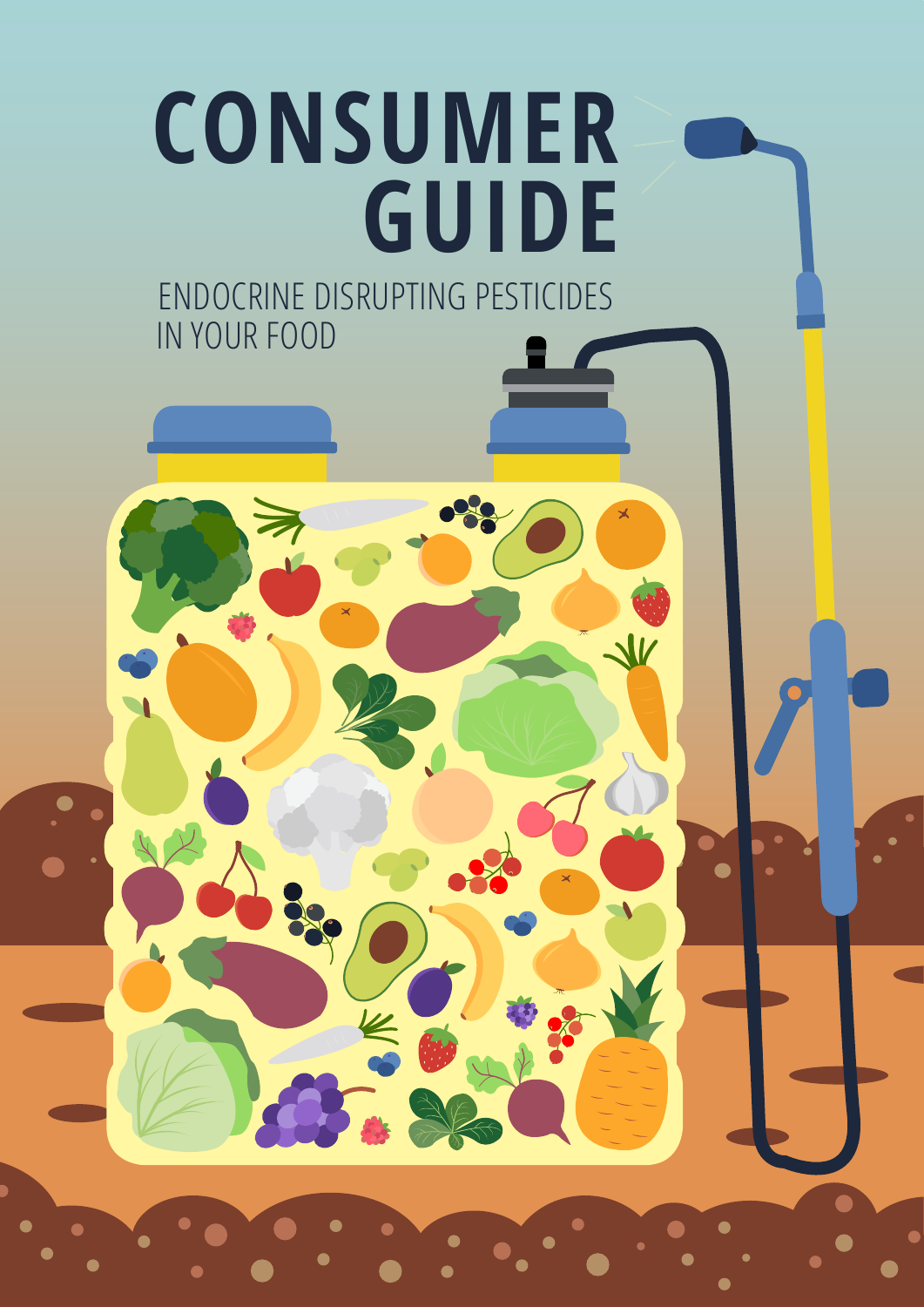# **Summary advice to avoid getting exposed to endocrine disrupting pesticide (EDP's) residues**



The by far best way to avoid getting exposed to EDP's is eating organic products or products from your own garden.



Washing is always a good idea but generally doesn't help much in reducing pesticides in your food.



Peeling products is good for the part of the pesticides that are on the skin of the products (citrus), but doesn't help for the pesticides that are present inside the product.



If getting hold of organic product is a problem, red-list products should be avoided in all instances (see list in Chapter 7 below) and substituted by products from the green list. For the yellow list we recommend substitution by products from the green list, if possible, as well.



Also take a look at the country of origin (see tables in Chapter 7). There are quite a lot of differences between the countries of origin and the worst performing countries should be avoided.



For the foetus exposure to even the tiniest amount of EDP can be a problem. The foetus is protected by a membrane of course, but this is not designed in the evolution to stop synthetic chemicals unfortunately. Many chemical pass on to the foetus. Our advice is a full zero-tolerance for the unborn (and thus the pregnant woman).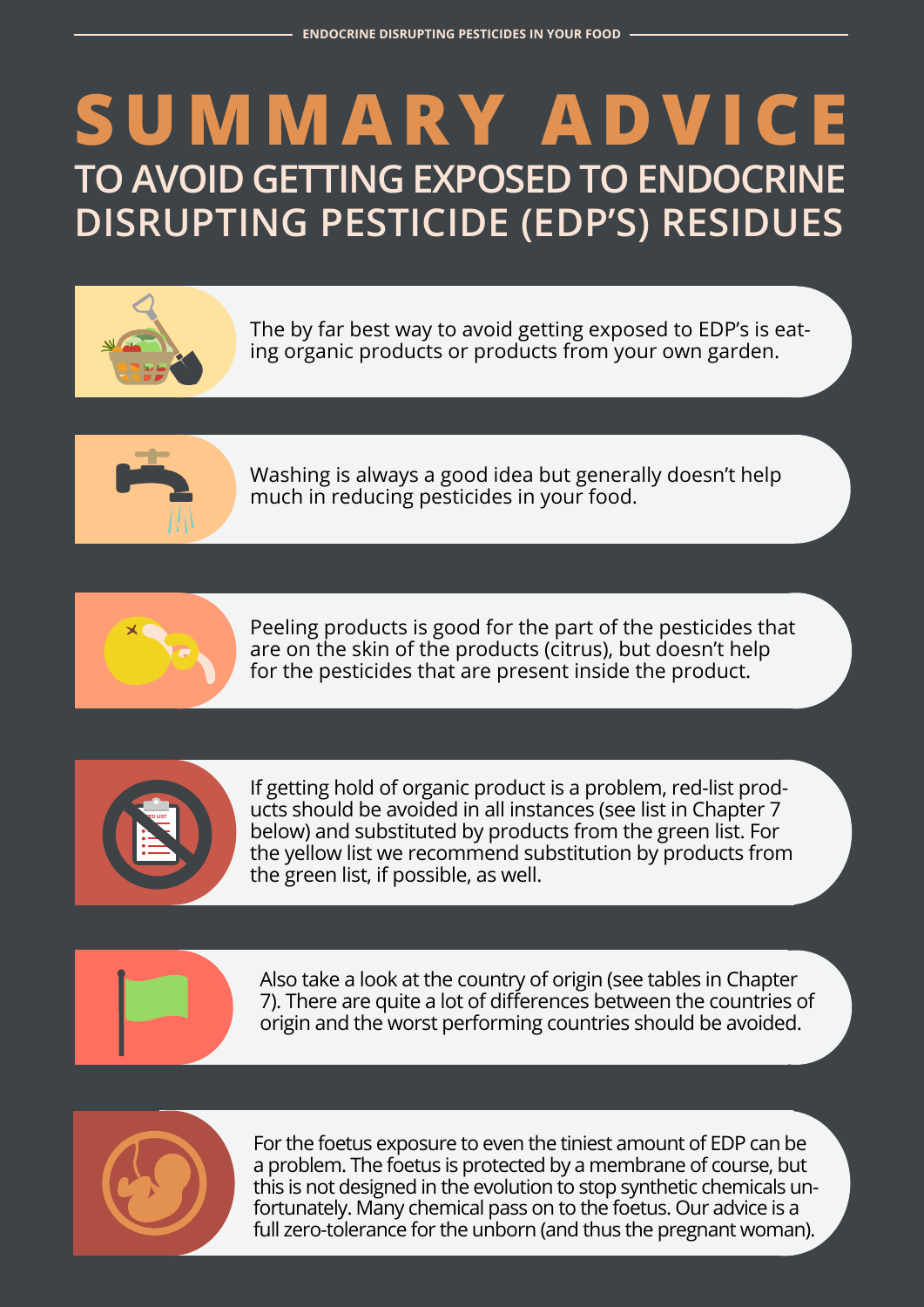## **Let's start with some explanation about this endocrine disruption thing**

### Hormones, endocrines, **what are they?**

Some human hormones are wellknown, for example the masculine hormone "**testosterone**". Cheating cyclists take testosterone to be able to ride faster.



**Hormones sound like a miracle and they are.** They are synthesised by living organisms to maintain balance in their bodies and ensure that the organism functions well. The human body contains hundreds of hormones to control virtually every element of development, growth and metabolism and play a key role connecting the three main communication systems of the body: the nervous system, the immune system and the endocrine system. Hormones are signal substances and their production gives a signal to copy DNA sections (called genes) and produce proteins that play their role in maintaining a healthy body. Scientists like to refer to the hormones of the endocrine system as chemical messengers.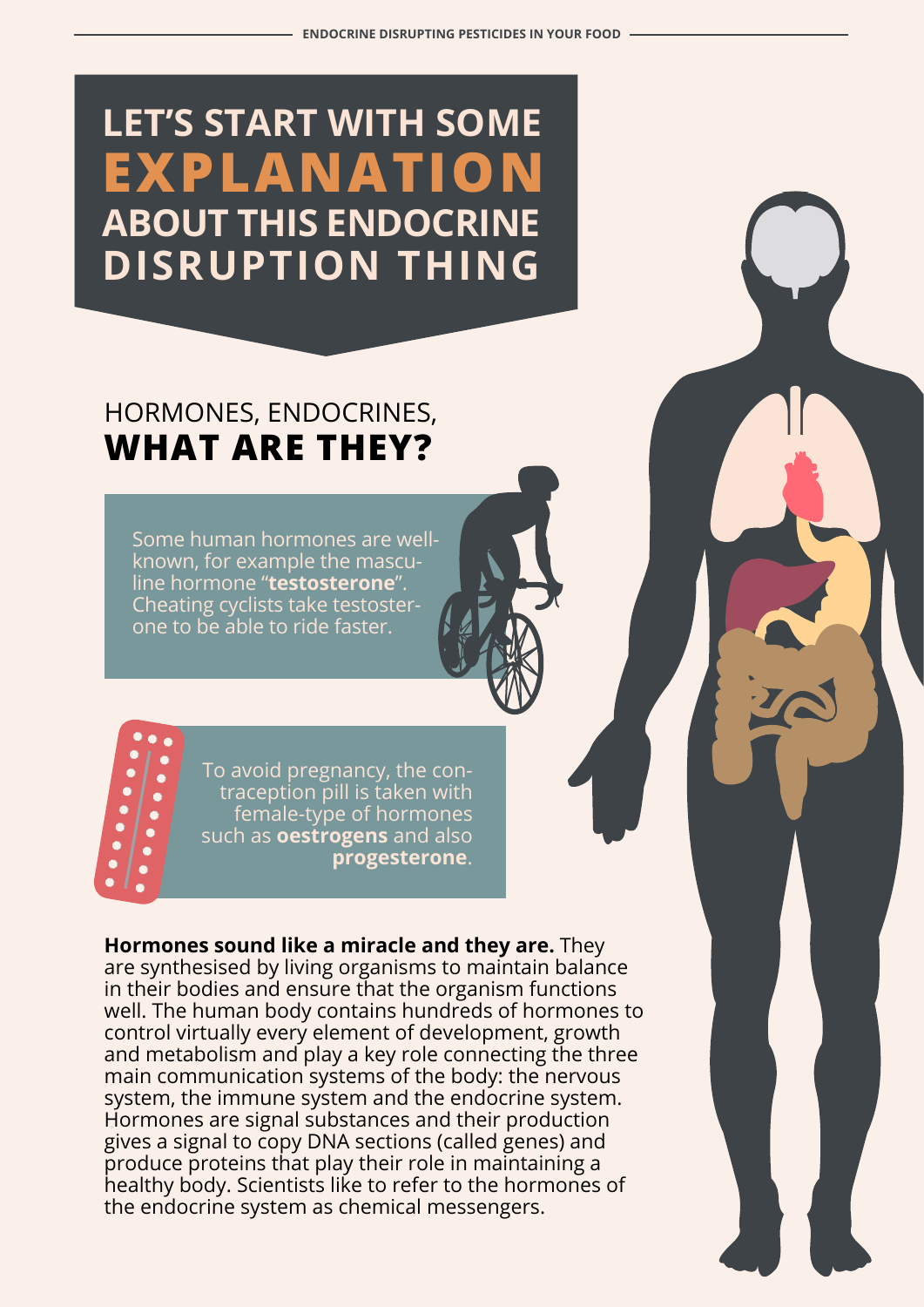# Why is there a **concern with hormones?**

The hormone or endocrine system is a very complex system, and the glands are the main organs that produce hormones. For instance the thyroid gland is located in the front of the neck and produces thyroid hormones that are involved in the control of metabolism, cardiovascular system and development.

Testis and ovary are other examples of endocrine glands, that produce sex-steroid hormones that control the development of reproductive organs, reproduction, neural function and metabolic processes. Hormones are also produced in other organs such as the brain, adipose tissue and muscles, among others.

Hormones are produced in tiny amounts and have a highly specific function at very low doses. During the early development of humans, at the stage of a foetus, at the right time, at the right level, the hormones are responsible for crucial tasks in the development of our bodies and all its elements. If something goes wrong with the hormone signals, the foetus can develop sexual abnormalities or other developmental problems or could, later in life, appear to have brain defects and problems with cognition, motility or **hehaviour** 

**So the balanced function of the human hormones is crucial. They are part of an extremely sophisticated system developed throughout millions of years of evolution. As long as the system is undisturbed they smoothly keep us healthy.**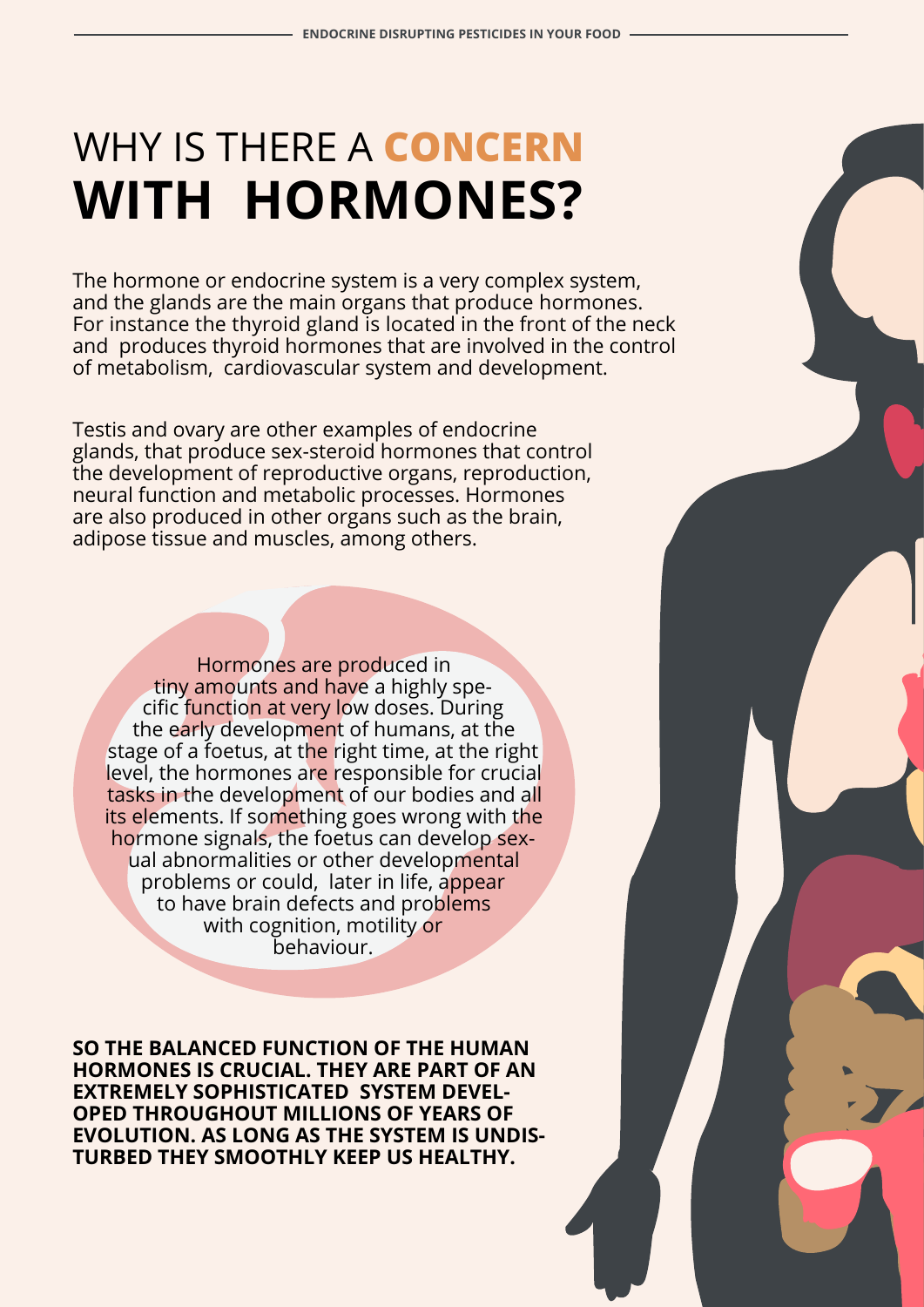#### Endocrine disrupting PESTICIDES AND OTHER **chemicals**

Humans started synthesising hormones because of their interesting properties, such as for pregnancy prevention or for disrupting the growth of weeds in agricultural fields (so-called growth regulators). But humans also made thousands of other synthetic chemicals that had unintended hormone properties. This went terribly wrong for example with the synthetic Diethylstilbestrol (DES), used as a pharmaceutical for women around 60 years ago to relieve pregnancy symptoms. It turned out (decades later) that many of their daughters who had been exposed as a foetus to DES would develop reproductive organ deformities and cancer.

> The notorious pesticide DDT caused egg-shell thinning and massive dying of birds of prey, also by endocrine disruption.

Well known is also a plastic-component, Bisphenol A, that can be found in many consumer goods. These chemicals mimic or interfere the function of human hormone oestrogens. This way they can disrupt the endocrine system causing health problems and disease and therefore called endocrine disruptors. Ultimately these chemicals disturb the function of the finely-tuned endocrine system and 'can create havoc'.

For the around 500 pesticides on the EU market we don't have a good idea of how many of them have endocrine disrupting properties. Industry was not required to test them so far and even if they provide such information, it is unlikely they will share it with the public or EU Regulators, as their priority is to protect their profits. EU Commission seems to hesitate to require industry to do all the available relevant testing for endocrine disruption and helps to keep the safety assessment costs for industry low. **But for around 50 pesticides independent scientists from the academic sectors have already published research providing evidence that they disturb the endocrine system of humans and other animals.**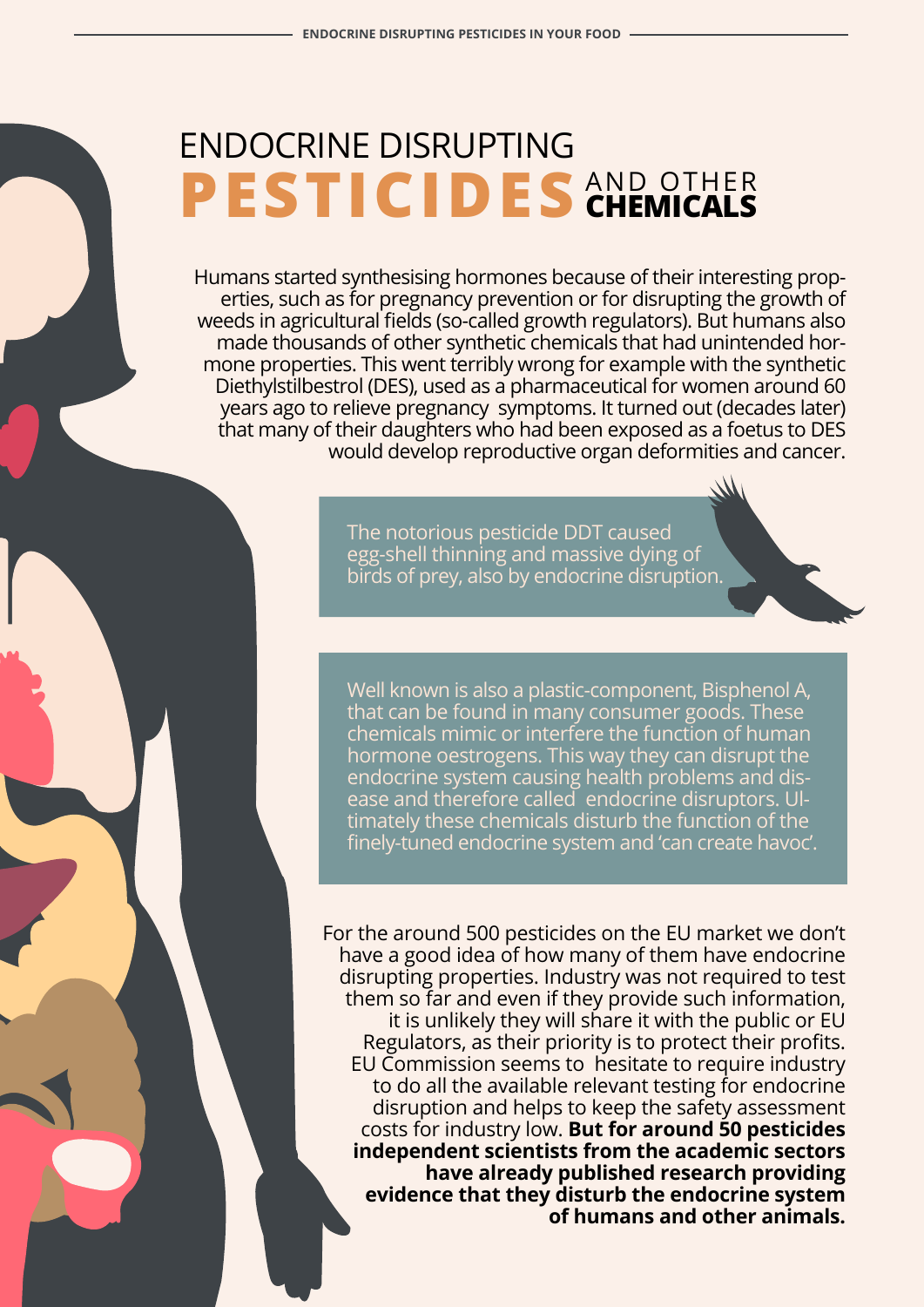#### And **where are** the politicians that the public vote to **protect us?**

Endocrine disruption is a phenomenon that is widely recognised by scientists from before the 90-ies. As always, bad news takes a long time to be incorporated in the political agenda. Decades went by before action was taken against asbestos, radiation, smoking, DDT and other irresponsible production by profitgenerating companies. On endocrine disruptors politicians in EU, driven by a push from the European Parliament, agreed on a Regulation in 2009 to ban all human exposure to endocrine disrupting pesticides as well as exposure to non-target organisms. A "no exposure" policy that is unique in the world. The 28 national governments (except the UK), and especially their ministries of agriculture, were less helpful to endorse these rules, but they did in the end.

#### **At least in words.**

### So everything is fine and **all** endocrine disrupting **pesticides (EDPs) have been banned?**

Unfortunately no. While the Regulation is clear, the implementation of the rules has not yet been fulfilled, not even 10 years after the establishment of the Regulation. The process in fact has turned into a nightmare. The reason for this delay is the unprecedented lobby from industry sector, EU trade partners like US and Australia, and even part of the Commission services themselves. The Commission's Secretary-General acted in a very undermining role for the EDP policy and several EU Commission services such as Trade, Enterprise and Agriculture as well. In the end, this impressive force of destruction to promote trade interests over the health of EU citizens did not succeed to completely destroy the legal mandate. Due to the fact that EU parliament kept on resisting, the legal mandate to ban EDPs is still there, but the 'dark forces' managed to water down the rules to make it more difficult to ban endocrine disrupting pesticides (EDPs). As a result, at this moment, many endocrine disrupting pesticides are still on the market and in the food in our (super)markets. The legal mandate, "no exposure to EDPs" is still pending and therefore the consumers are still subject to big risks.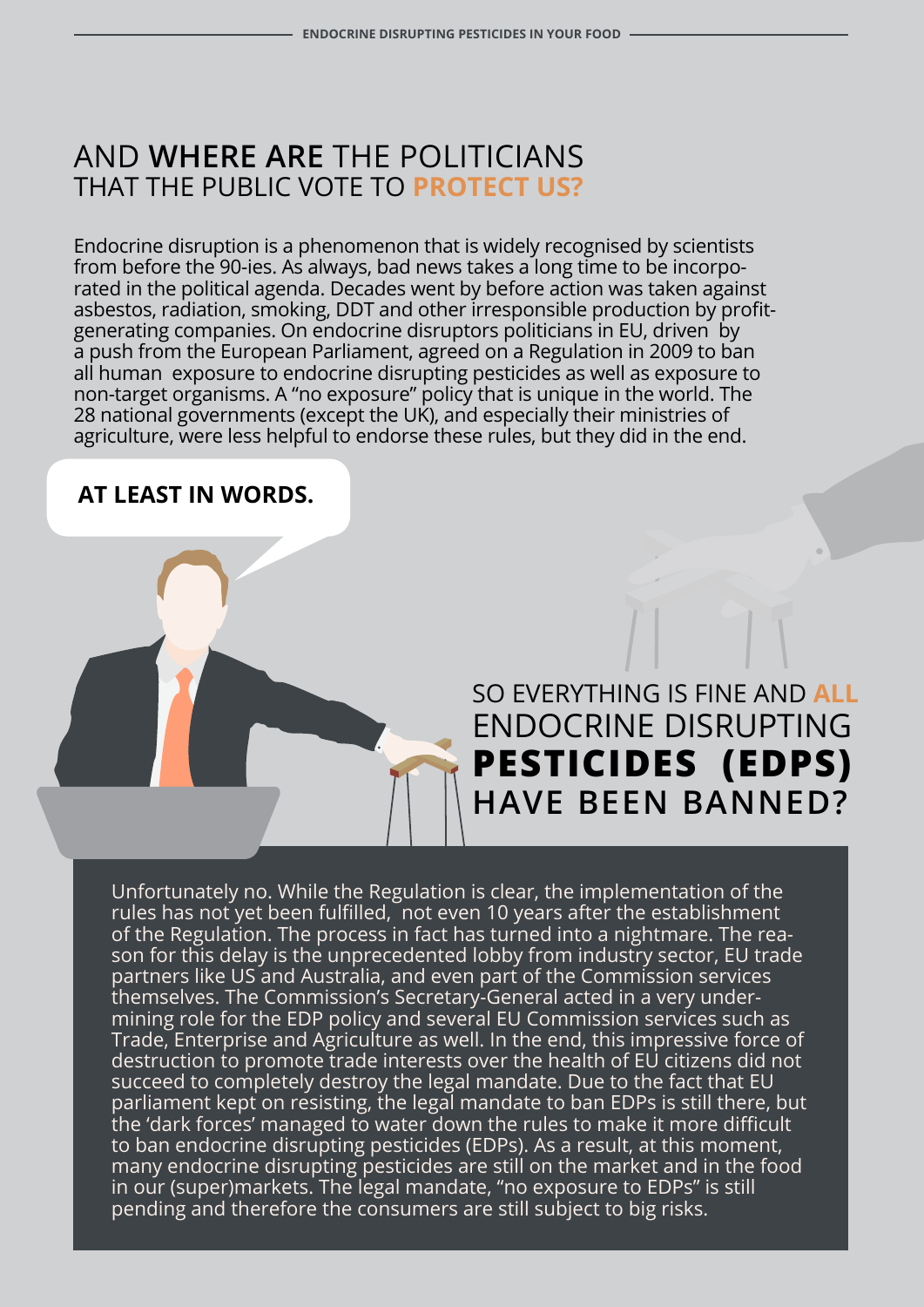### What are the **dangers** of endocrine disrupting pesticides (EDPs)?

Since EDP's have the capacity to disrupt the function of the endocrine system, they may trigger adverse effects. The table below gives an impression of what health effects EDPs and endocrine disruptors in general may cause. These serious health effects linked to EDPs justify the rules imposed by our politicians to decide against any exposure to these chemicals. The biggest danger is for the developing foetus. Interfering with hormone signalling can result in irreversible harm to the foetus, where dysfunction later in life that cannot be repaired anymore. The protection of the foetus therefore should be the number one priority. Foetuses are generally exposed to the endocrine disrupting chemicals via their mothers as the placenta is not a sufficient barrier for these chemicals.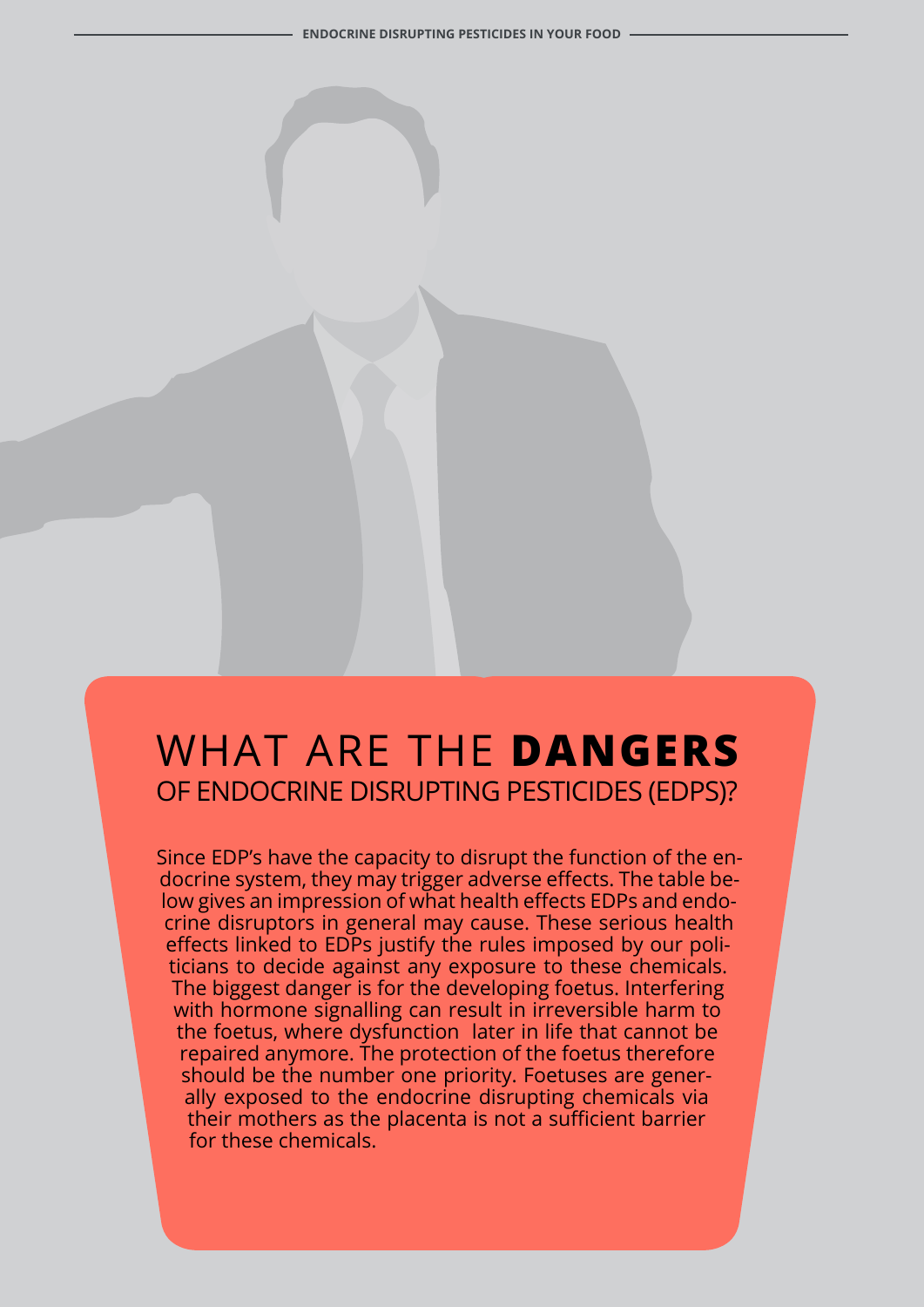#### Oveview of human diseases associated with endocrine disruption

| <b>ADVERSE OUTCOMES</b>                              | <b>SPECIFIC OUTCOMES</b>           |  |
|------------------------------------------------------|------------------------------------|--|
| <b>Male Reproductive Health</b>                      | Reduced semen quality and function |  |
|                                                      | Cryptorchildism                    |  |
|                                                      | Hypospadias                        |  |
|                                                      | Benign Prostatic Hyperplasia (BPH) |  |
| <b>Male and Female</b><br><b>Reprodictive Health</b> | Impotence for both sexes           |  |
| <b>Female Reproductive Health</b>                    | <b>PCOS</b>                        |  |
|                                                      | Uterine fibroids                   |  |
|                                                      | Endometriosis                      |  |
|                                                      | Precocious puberty                 |  |
|                                                      | Fecundity                          |  |
|                                                      | Adverse pregnancy outcomes         |  |
|                                                      | Menoppause-related                 |  |
| <b>Hormone cancer</b>                                | Female breast cancer               |  |
|                                                      | Male breast cancer                 |  |
|                                                      | Prostate cancer                    |  |
|                                                      | <b>Testis cancer</b>               |  |
|                                                      | Thyroid cancer                     |  |
|                                                      | Ovarian cancer                     |  |
|                                                      | <b>Endometrial cancer</b>          |  |
|                                                      | Fallopian cancer                   |  |
|                                                      | Liver cancers (Steroid induced)    |  |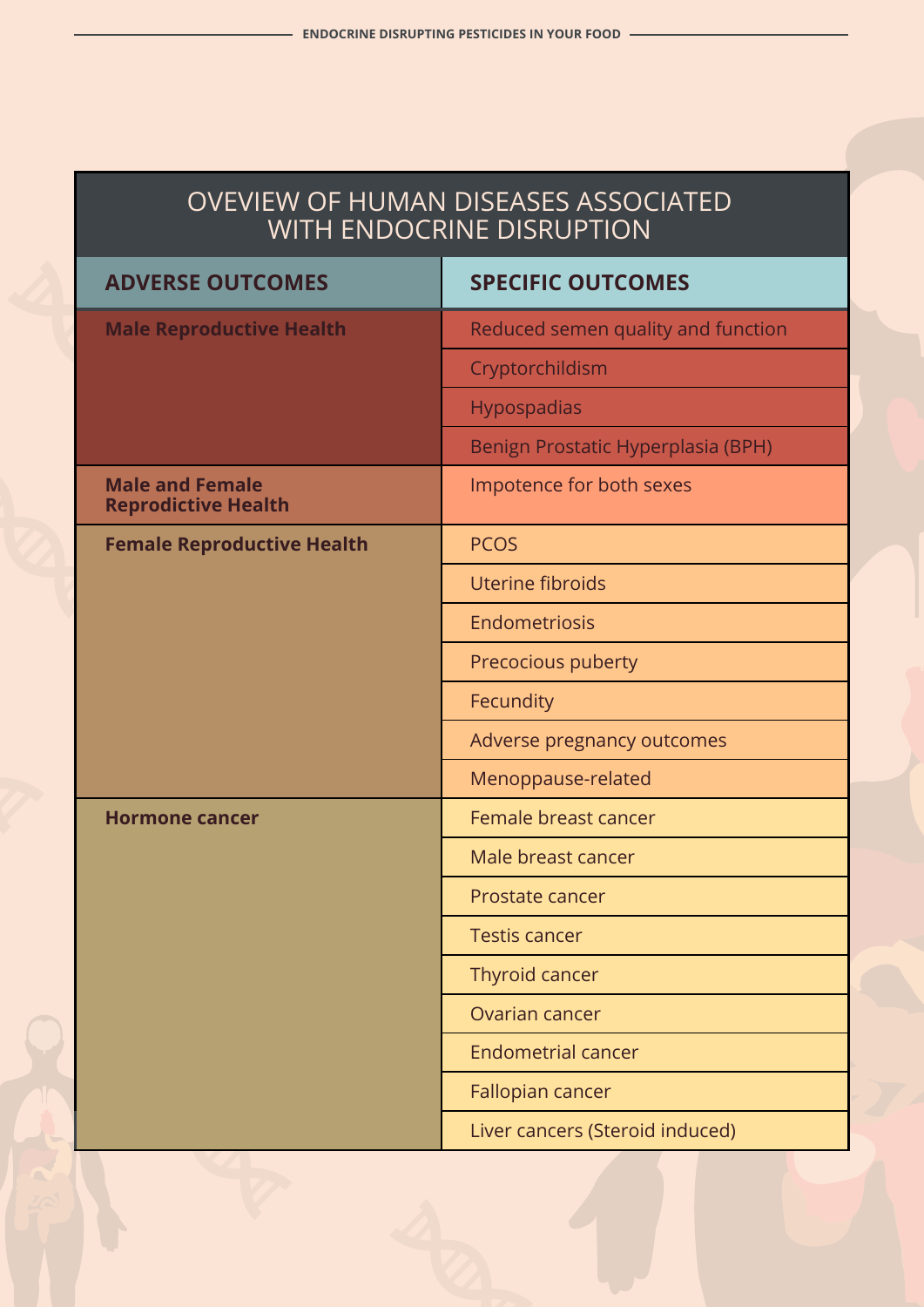| <b>Metabolic dysfunction</b>                                   | Obesity                                              |  |  |
|----------------------------------------------------------------|------------------------------------------------------|--|--|
|                                                                | <b>Diabetes</b>                                      |  |  |
|                                                                | Metabolic syndrome                                   |  |  |
| <b>Neuro development</b>                                       | Hypothyroxinemia                                     |  |  |
|                                                                | Autism                                               |  |  |
|                                                                | <b>ADHD</b>                                          |  |  |
|                                                                | <b>Neural defects</b>                                |  |  |
|                                                                | Cortisol Axis (potential)                            |  |  |
|                                                                | <b>Mental health</b>                                 |  |  |
|                                                                | Neurodegenerative Disease / Peripheral<br>neurophaty |  |  |
|                                                                | Altered stress response                              |  |  |
| <b>Immune, Autoimmune and</b><br><b>Inflammatory disorders</b> | Hashimoto                                            |  |  |
|                                                                | Immune dysfunction                                   |  |  |
|                                                                | Autoimmune                                           |  |  |
|                                                                | <b>Chronic inflammation</b>                          |  |  |
|                                                                | Immune suppression                                   |  |  |
|                                                                | Asthma                                               |  |  |
|                                                                | Allergies                                            |  |  |
| <b>Retinoid Target Malformations</b>                           | Craniofacial / cleft palate                          |  |  |
| <b>Other</b>                                                   | Cardiovascular disease                               |  |  |
|                                                                | <b>Respiratory disease</b>                           |  |  |
|                                                                | Osteoporosis                                         |  |  |
|                                                                | <b>Blood pressure</b>                                |  |  |
|                                                                | Tachycardia                                          |  |  |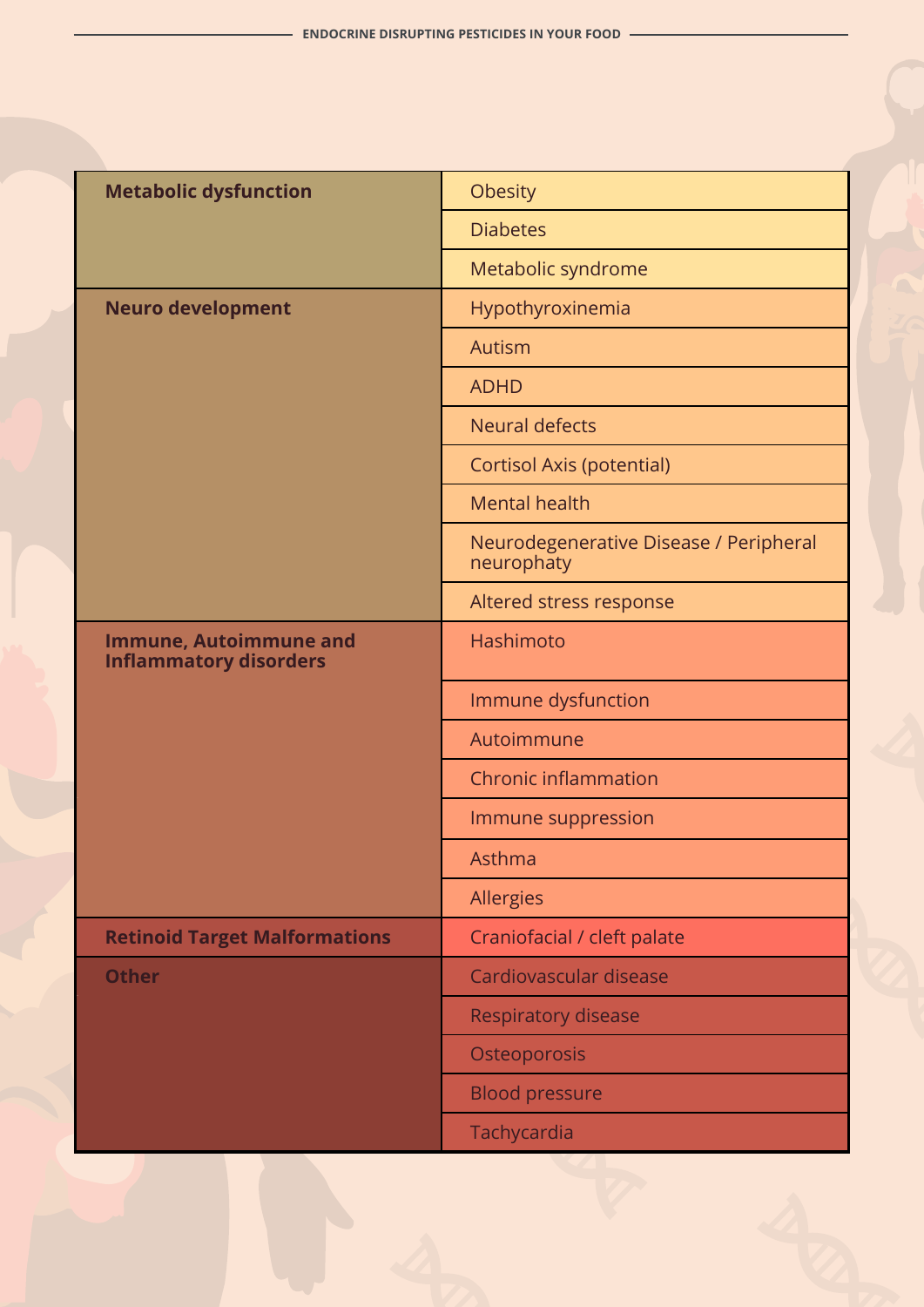Hormone-related cancers, such as breast cancer for woman and prostate cancer for man, are also a prime concern. These types of cancer rise at an incredible speed, much more than can be explained by aging of the population. The only explanation is that environmental pollution with synthetic hormones causes the rise in these types of cancer.

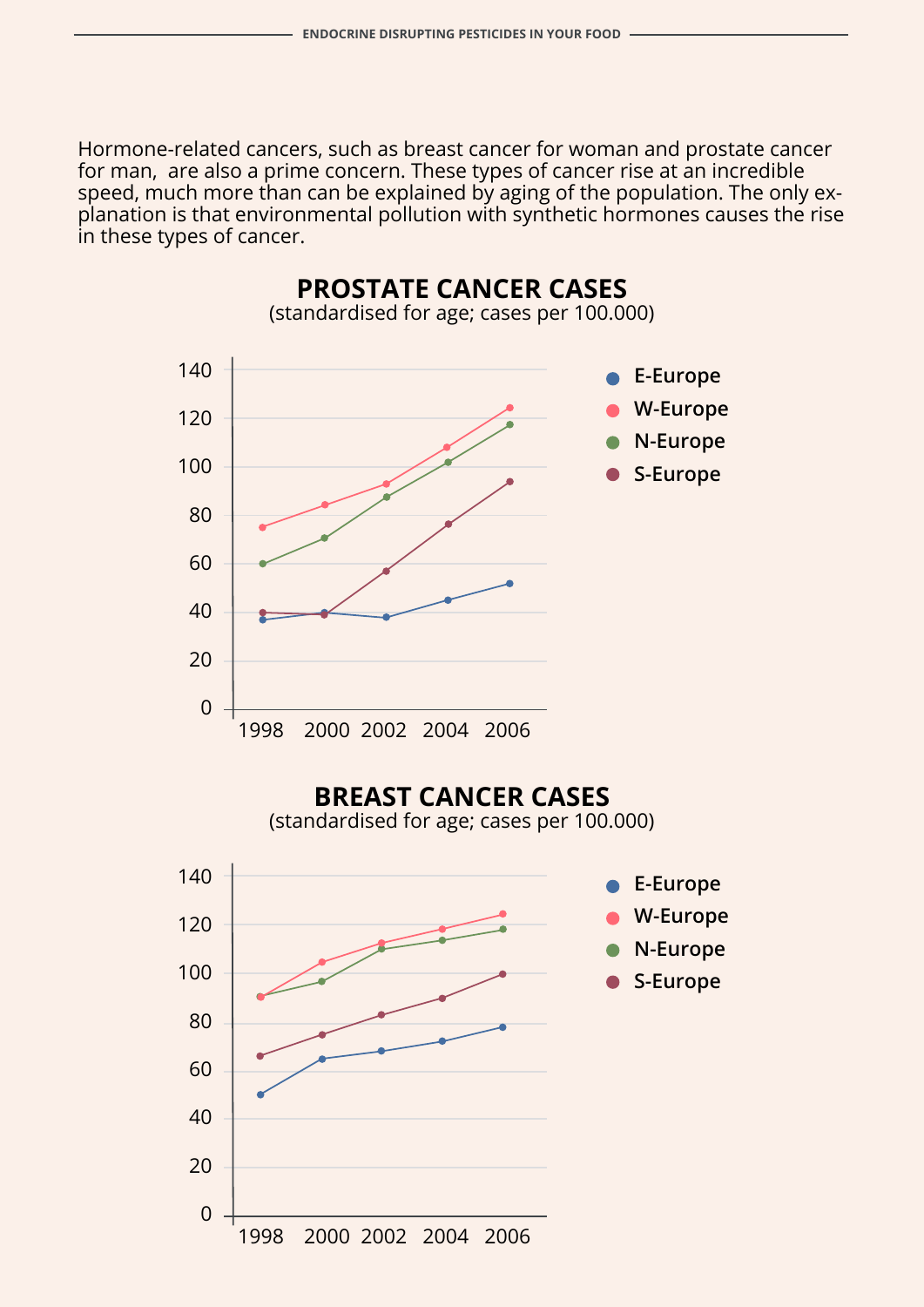### Our advice on how to **avoid** these **dangerous chemicals**

#### **What food items contain EDPs?**

It is sad to note that European fruit and vegetables in the (super)markets still contain EDPs. Your politicians already in 2009 decided that people should not be exposed to EDP's. And they did this for a good reason, to protect your health!

Since EU Commission and a range of EU countries at the implementation stage of the rules appeared to care more about profits from companies, the situation is that EDPs are present in your food. This means, for the time being, you have to protect yourself.

Based on monitor data of food sampled in supermarkets and other food outlets in all European member states, published by Food Authority EFSA in Parma and data taken from an analysis of JRC, the European Joint Research Centre, we can derive what food products are high or low on EDP's. We thus made a "red list" of products to be avoided in (super)markets and other outlets, an "green list" of products that can be safely eaten, at least for adults, even if it comes from industrial agricultures with pesticide spraying, and a "yellow list" of intermediate concern. The most recent data are from 2017 (EFSA) but will still give a good picture of the risks.

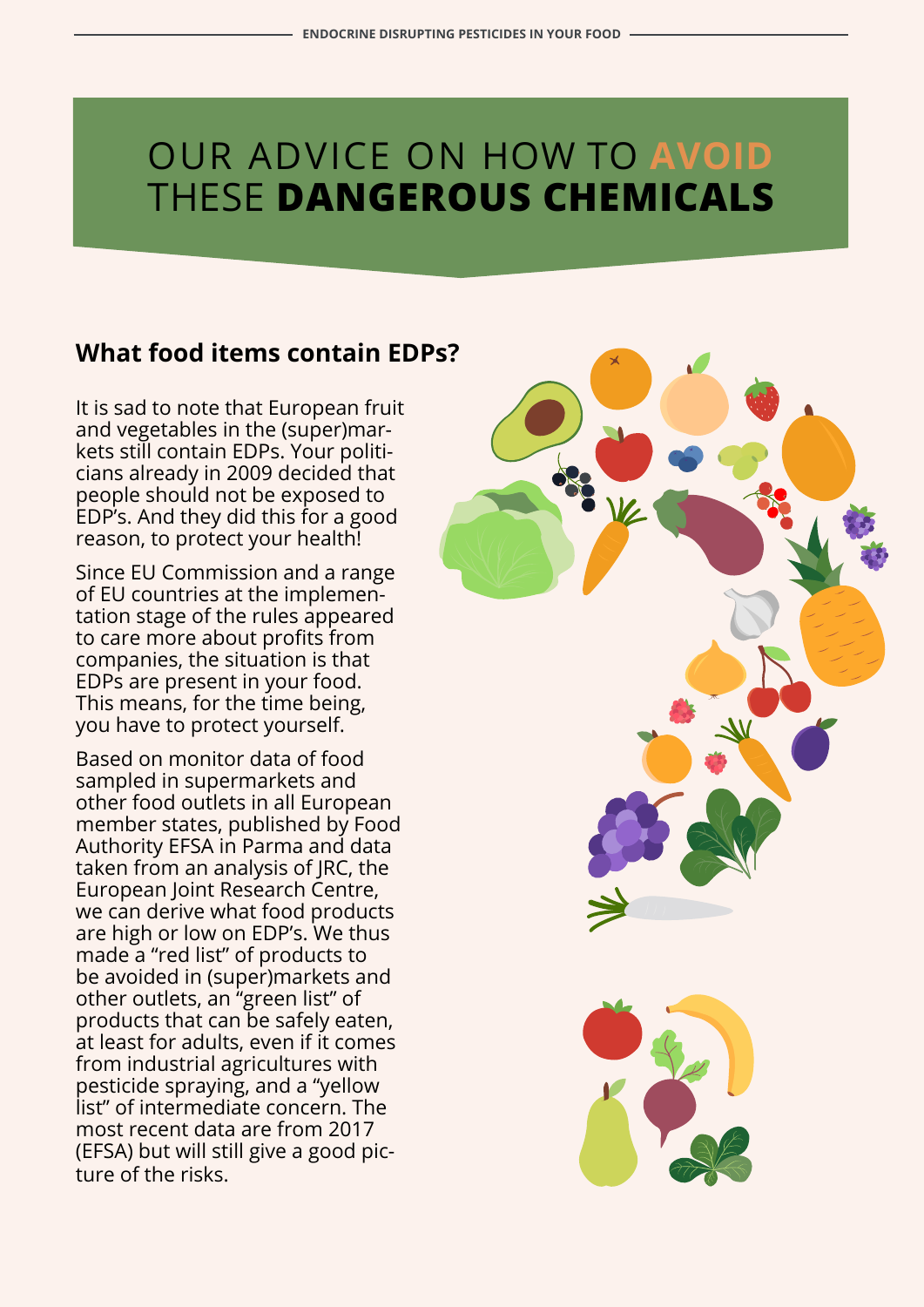### **Red list of fruit and vegetables**

40-70% of the product with EDP's, with the most polluted country of origin and highest cocktail of EDP's

| <b>Product</b>            | <b>Average % of</b><br><b>EDP's analysed</b> | <b>Highest % of EDP's of</b><br>some origins | <b>Highest nr of</b><br><b>EDP's analysed</b><br>in one product |  |
|---------------------------|----------------------------------------------|----------------------------------------------|-----------------------------------------------------------------|--|
| Lamb's lettuce            | 67%                                          | Belgium 94%<br>Germany 77%                   | 6                                                               |  |
| <b>Baby leaf</b><br>crops | 66%                                          | Spain 69%<br>Italy, 62%                      | $\overline{3}$                                                  |  |
| Parsley roots             | 60%                                          | Poland 46%                                   | 6                                                               |  |
| <b>Currents</b>           | 56%                                          | <b>Germany 90%</b>                           | $\overline{7}$                                                  |  |
| <b>Cherries</b>           | 50%                                          | <b>Chili 100%</b><br>France 93%              | $\overline{7}$                                                  |  |
| <b>Pears</b>              | 49%                                          | Belgium 92%<br>Portugal 84%                  | $\overline{7}$                                                  |  |
| <b>Kales</b>              | 45%                                          | Spain 74%                                    | $\overline{3}$                                                  |  |
| <b>Peaches</b>            | 42%                                          | Chili 94%<br>South Africa 73%                | 9                                                               |  |
| <b>Strawberries</b>       | 41%                                          | Belgium 95%<br>Greece 85%<br>Netherlands 80% | 5                                                               |  |
| <b>Apricots</b>           | 40%                                          | Greece 66%<br>France 63%                     | 7                                                               |  |
|                           |                                              |                                              |                                                                 |  |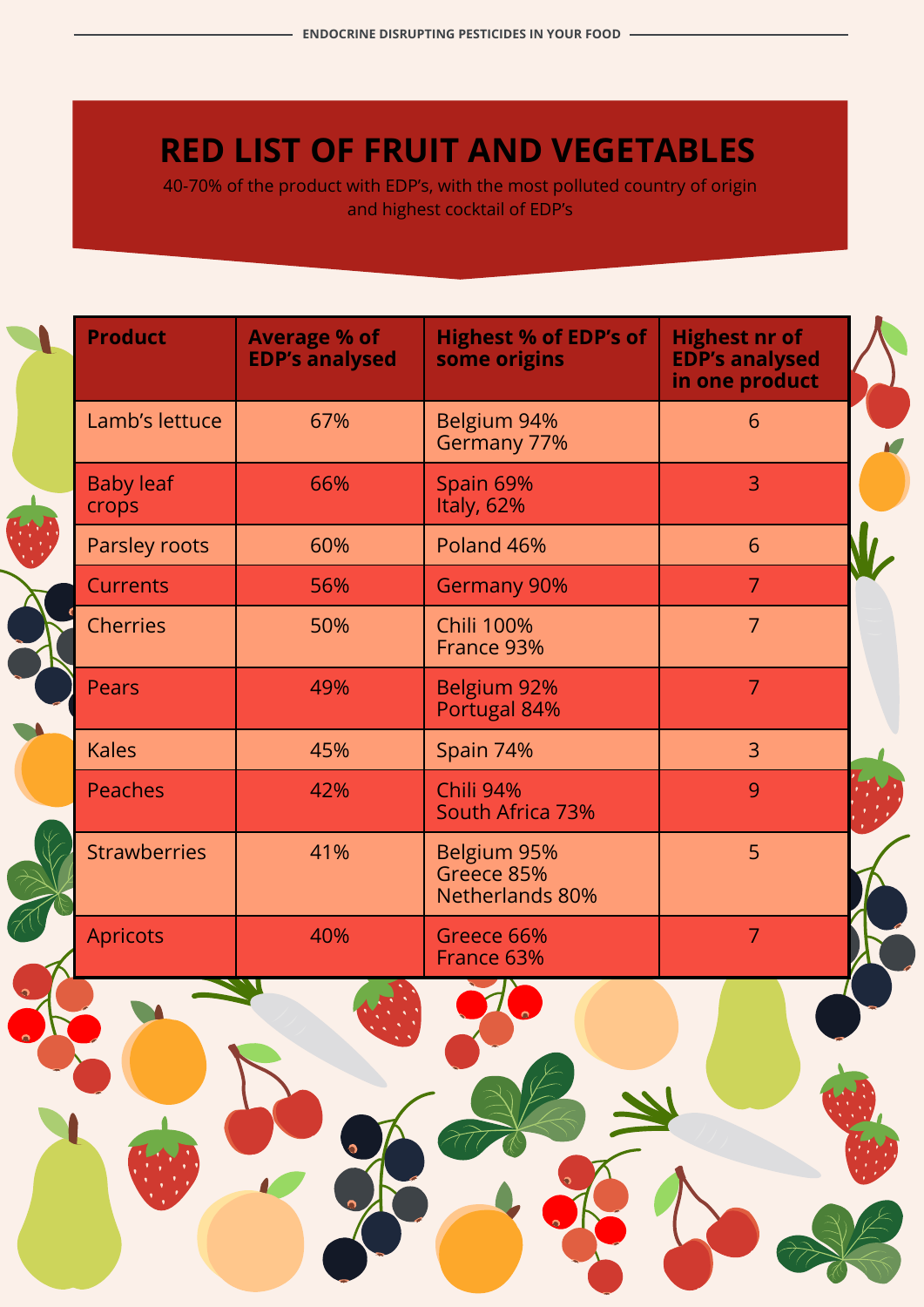### **Yellow list of fruit and vegetables**

202

 $\mathbf{x}$ 

| <b>Product</b>      | <b>Average % of</b><br><b>EDP's analysed</b> | <b>Highest % of EDP's of</b><br>some origins       | <b>Highest nr of</b><br><b>EDP's analysed</b><br>in one product |                       |
|---------------------|----------------------------------------------|----------------------------------------------------|-----------------------------------------------------------------|-----------------------|
| <b>Blackberries</b> | 37%                                          | Germany 86%                                        | $\overline{4}$                                                  |                       |
| Table grapes        | 34%                                          | Chili 88%, Peru 86%                                | 8                                                               |                       |
| Carrots             | 32%                                          | Portugal 52%, Belgium 45%                          | 6                                                               |                       |
| Parsley             | 30%                                          | Portugal, Spain 64%                                | 8                                                               | $\blacktriangleright$ |
| Apples              | 28%                                          | Brazil 100%, UK 88%                                | 8                                                               |                       |
| Lettuce             | 27%                                          | France 93%, Netherlands 54%                        | 10                                                              |                       |
| <b>Blueberries</b>  | 25%                                          | Spain 38%                                          | 1                                                               |                       |
| Plums               | 24%                                          | Poland 53%, Chili 43%                              | 7                                                               |                       |
| <b>Celeries</b>     | 23%                                          | Spain 65%                                          | 5                                                               |                       |
| <b>Radishes</b>     | 19%                                          | <b>Netherlands 42%</b>                             | 3                                                               |                       |
| Raspberries         | 17%                                          |                                                    |                                                                 |                       |
| Spinach             | 17%                                          | <b>Netherlands 32%</b><br>Portugal 32%             | 5                                                               |                       |
| <b>Tomatoes</b>     | 16%                                          | Dominican Rep. 85%<br>Portugal 78%                 | 8                                                               |                       |
| <b>Oranges</b>      | 4%                                           | Argentina 100%<br>Marocco 90%<br>South Africa 86%, | 8                                                               |                       |
| Kiwi                | 14%                                          | Portugal 27%                                       | 5                                                               |                       |
| Beans with pod      | 14%                                          | Portugal 58%, UK 46%                               | $\overline{4}$                                                  |                       |
| Sweet pepper        | 12%                                          | Marocco 38%, Spain 35%                             | 5                                                               |                       |
| <b>Bananas</b>      | 12%                                          | Panama 100%, Costa Rica 90%<br>Suriname 80%        | $\overline{4}$                                                  |                       |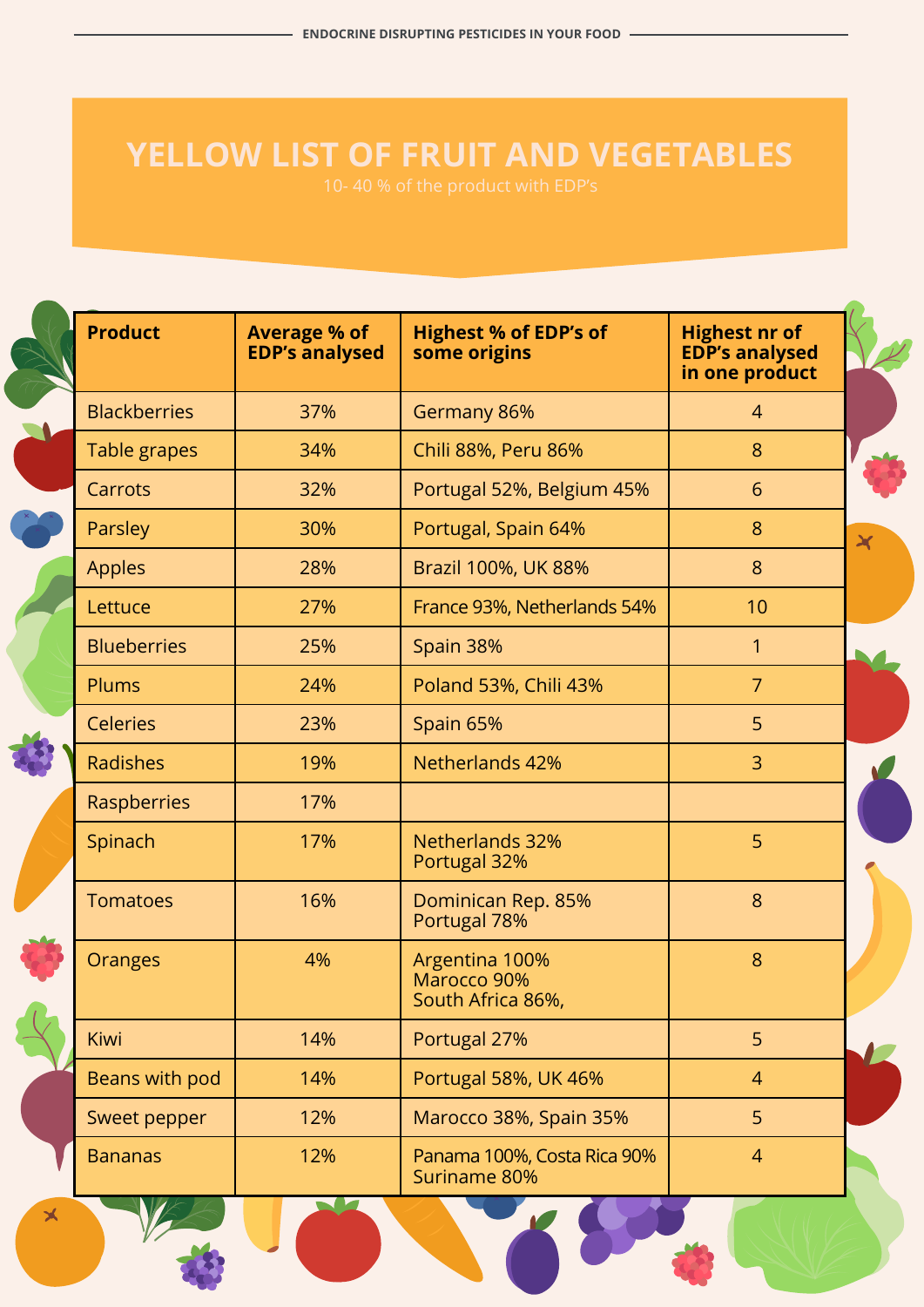### **Green list of fruit and vegetables**

less than 10% of the product with EDP's

| <b>Product</b>    | <b>Average % of</b><br><b>EDP's analysed</b> | <b>Highest % of EDP's of</b><br>some origins | <b>Highest nr of</b><br><b>EDP's analysed</b><br>in one product |           |
|-------------------|----------------------------------------------|----------------------------------------------|-----------------------------------------------------------------|-----------|
| Head cabbage      | 9%                                           | Austria 26%, Czech 26%                       | $\overline{4}$                                                  |           |
| <b>Broccoli</b>   | 9%                                           | Spain 15%                                    | $\overline{4}$                                                  |           |
| Garlic            | 8%                                           | France 24%                                   | $\overline{2}$                                                  |           |
| <b>Rice</b>       | 7%                                           | Portugal 85%, UK 72%                         | $\overline{4}$                                                  |           |
| Aubergine         | 7%                                           | Italy 20%                                    | 5                                                               |           |
| <b>Mandarins</b>  | 7%                                           | Morocco 98%, Peru 96%<br>S-Africa 88%        | $\overline{7}$                                                  |           |
| Cucumbers         | 7%                                           | Portugal 53%<br>Greece 51%                   | 6                                                               |           |
| Cauliflower       | 6%                                           | Portugal 60%                                 | 5                                                               |           |
| Courgettes        | 6%                                           | Spain 29%                                    | 5                                                               |           |
| <b>Mangoes</b>    | 5%                                           | <b>Peru 69%</b>                              | $\overline{4}$                                                  |           |
| <b>Onions</b>     | 5%                                           | Peru 70%, Portugal 44%                       | $\overline{4}$                                                  |           |
| Watermelons       | 3%                                           |                                              | 1                                                               |           |
| <b>Pineapples</b> | 3%                                           | Ghana 55%, Costa Rica 35%                    | $\mathbf{1}$                                                    | $\lambda$ |
| <b>Maize</b>      | 1%                                           | France 12%                                   | $\overline{2}$                                                  |           |
| Cereals           | 0%                                           |                                              |                                                                 |           |
| <b>Olives</b>     | 0%                                           |                                              |                                                                 |           |
| Potatoes          | 0%                                           | Portugal 64%                                 | $\overline{2}$                                                  |           |
| Avocados          | 0%                                           | $\equiv$                                     |                                                                 |           |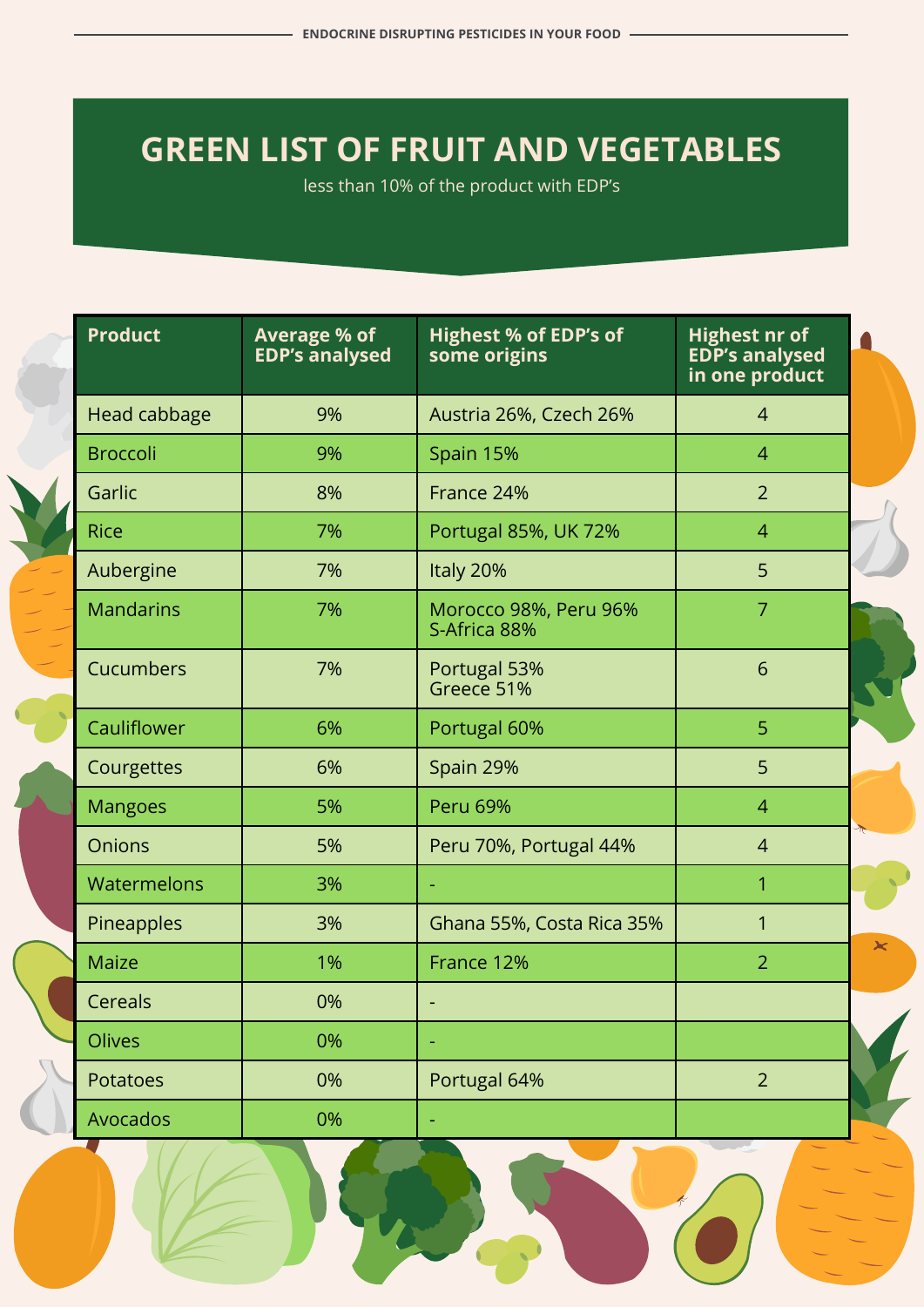# Most analysed EDP's **in Europe**

#### **Boscalid**

- Damage to the Thyroid gland: Thyroid histopathology alterations: Follicular cell hypertrophy and hyperplasia, Increased thyroid weight
- Changes of Thyroid hormones: Decreased T3 and T4 levels, Decreased TSH level
- Malformations of the offspring: Foetal development deregulation: incomplete ossification of the thoracic centrum, abortion.

#### **Dithiocarbamates (mancozeb etc.)**

- Damage to the Thyroid gland, Follicular hyperplasia, colloid pallor and accumulation of colloid , Hypothyroidism, Decreased T3 & T4 levels, Increased TSH
- Thyroid tumours, thyroid follicular cell carcinomas, adenomas, nodular hyperplasia and hypertrophy/hyperplasia
- Damage to the reproductive system, foetal development, decreased live foetus
- Histopathologic changes to ovaries and testis
- Binding androgenic receptor

#### **Tebuconazole**

- Reproduction problems, Foetal development (skeletal and/or external malformations), Decreased foetal weight, Post-implantation losses, Resorptions
- Damage to kidney, adrenals histopathology
- • Problems with offspring, − Increase anogenital distance, Increase number of nipples in males, Increase age at vaginal opening
- Sex organs, Increase seminal vesicle histopathology, Decrease seminal vesicle weight, Increase testis histopathology, Decrease testis weight
- Hormonal changes, Decreased testosterone levels in male foetuses testis, Altered steroid hormone levels in dam.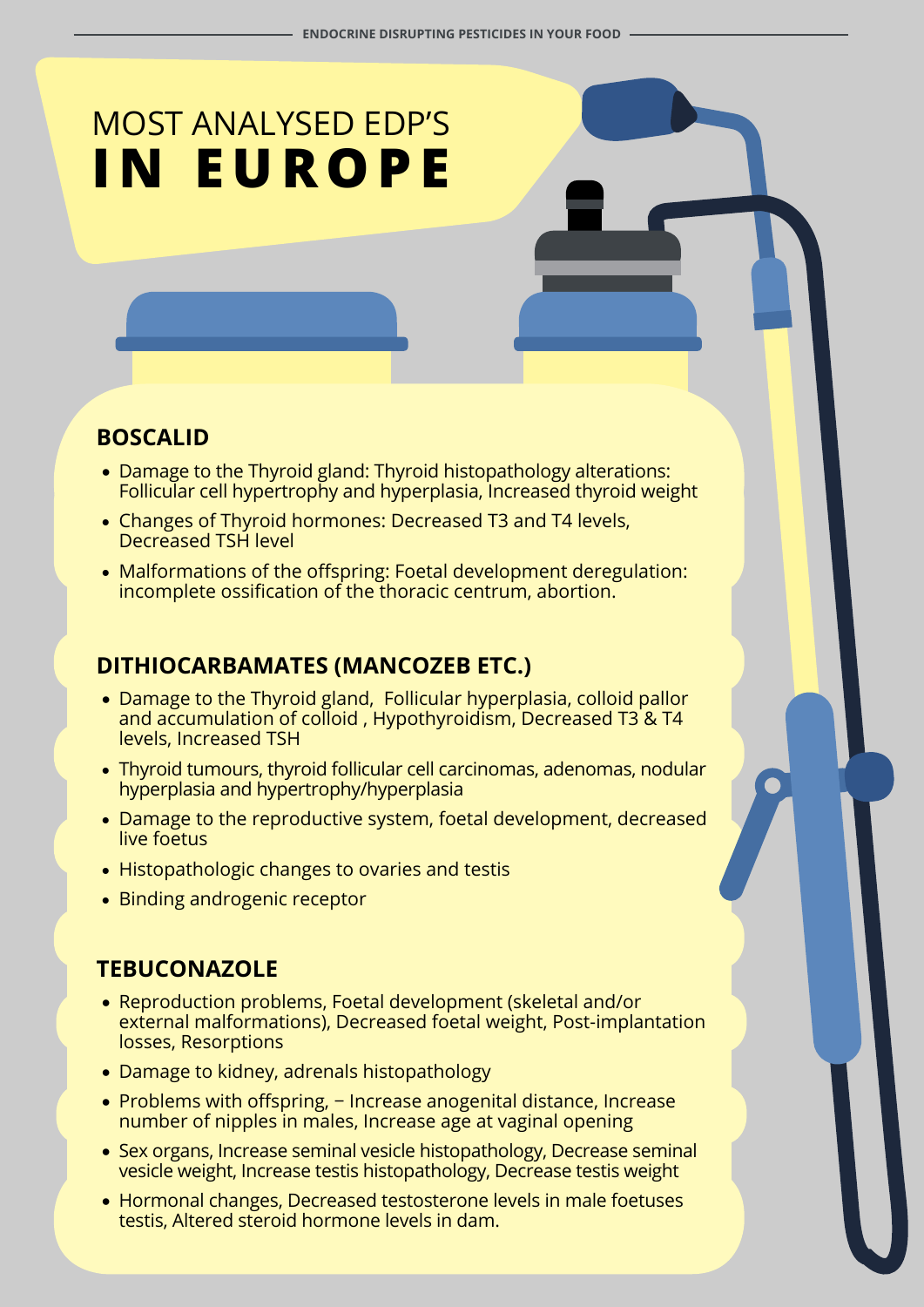#### **Iprodion**

- Many reproduction problems, Ovary histopathology findings, Ovary weight: decreased, Prostate histopathology findings, Decreased prostate weight, Seminal vesicles histopathology findings, Decreased seminal vesicles weight, Testis histopathology findings, Decreased testis weight, Increased thyroid weight, Uterus histopathology findings, Decreased uterus weight, Increase Age at first oestrus and Age of vaginal opening
- Hormonal changes, Increased oestradiol levels, Changes in LH and testosterone secretion patterns, Decreased testosterone levels

#### **2,4-D**

- Negative effects on hormonal glands, Increased relative thyroid weight, Delayed preputial separation and decreased LABC and prostate weight, Decreased testis weight, accessory sex glands weight, decreased histopathological changes in testes
- Changes on hormone levels, Decreased testosterone levels, Decreased serum T4 and/or T3 levels, Weak competition for thyroxine binding sites in serum, Decreased LH and FSH
- Changes offspring, Decreased litter viability and pup survival during lactation, Decreased lactation index and pup weight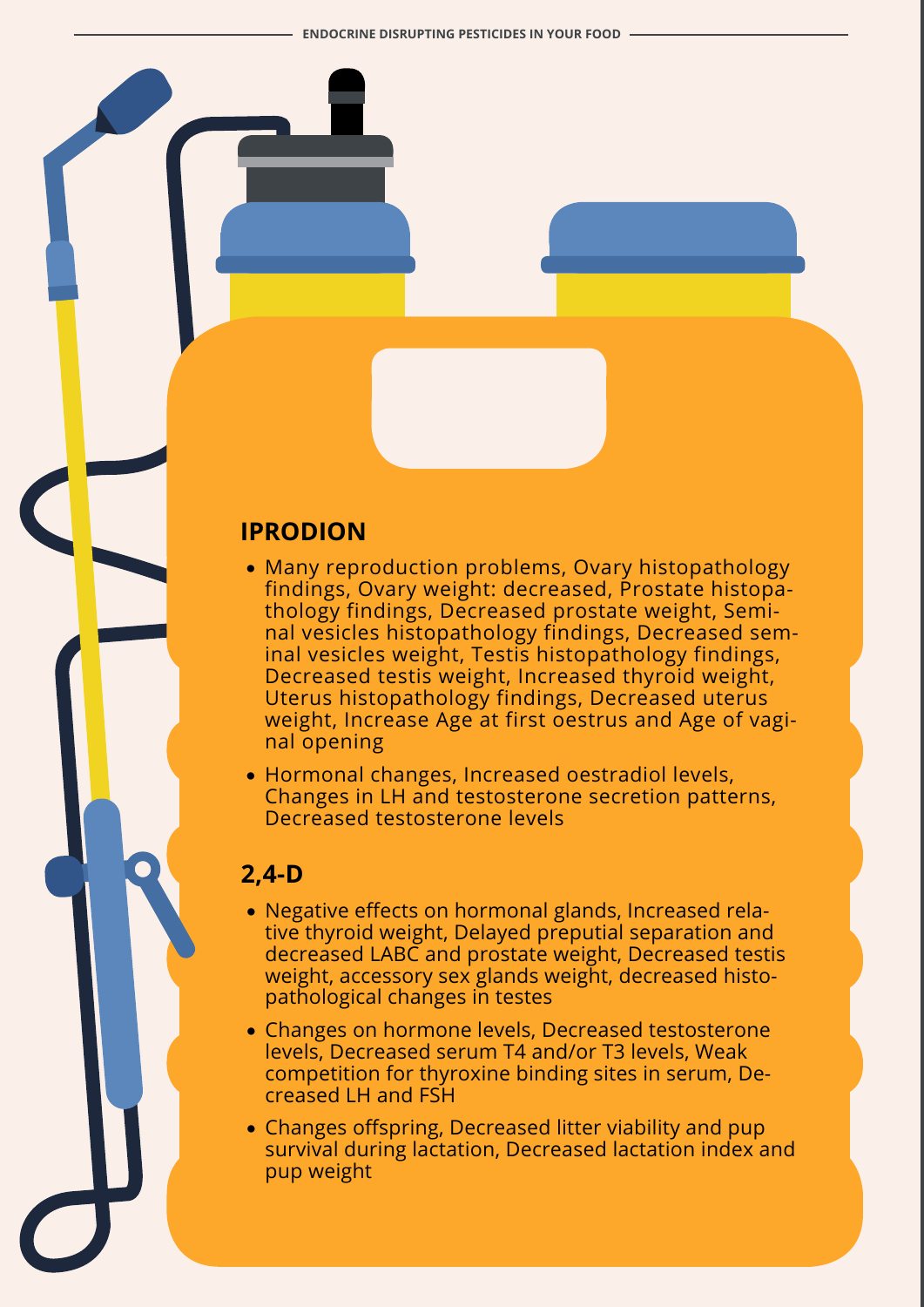### **How to avoid exposure to EDP's?**



The by far best way to avoid getting exposed to EDP's is eating organic products or products from your own garden.



Washing is always a good idea but generally doesn't help much in reducing pesticides in your food.



Peeling products is good for the part of the pesticides that are on the skin of the products (citrus), but doesn't help for the pesticides that are present inside the product.



If getting hold of organic product is a problem, redlist products should be avoided in all instances and substituted by products from the green list. For the yellow list we recommend substitution by products from the green list, if possible, as well.



Also take a look at the country of origin (see tables). There are quite a lot of differences between the countries of origin and the worst performing countries should be avoided.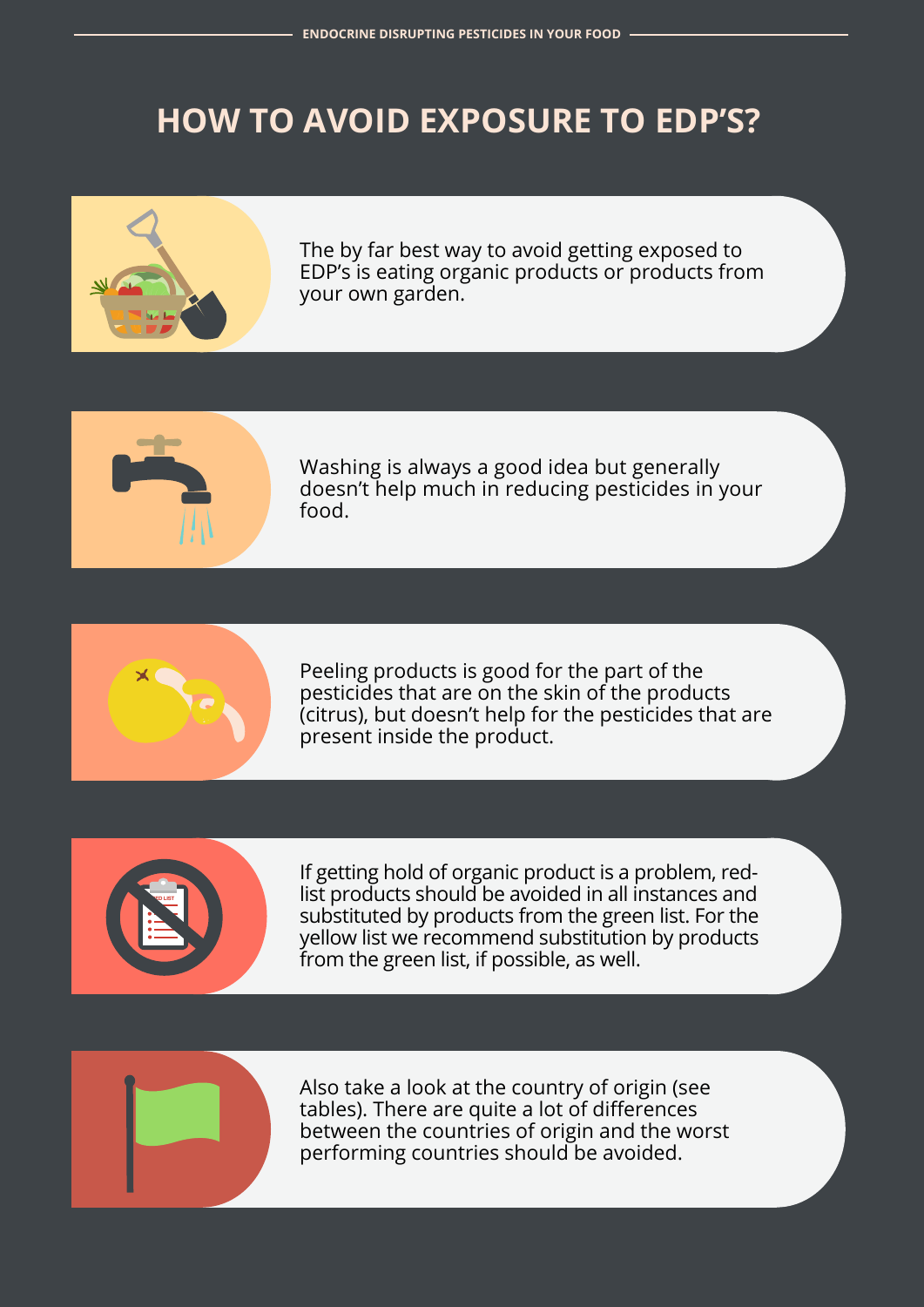### **What is the advice for pregnant woman and babies?**



For the foetus exposure to even the tiniest amount of EDP can be a problem. The foetus is protected by a membrane of course, but this is not designed in the evolution to stop synthetic chemicals unfortunately. Many chemical pass on to the foetus. Our advice is a full zero-tolerance for the unborn (and thus the pregnant woman).

### **What more products to worry about beyond pesticides?**

Many daily household products contain endocrine disrupting chemicals unfortunately. Companies generally do not pay much attention to these dangerous chemicals and you have to look out for yourself.

#### **Here are some of the main products you have to do the check yourself:**



Many whitening toothpaste contain the hormone disruptors, **Triclosan** or **Propylparaben**. Try to avoid these toothpaste's.



Beauty balms may contain the hormone disruptors **Propylparaben** and **Butylparaben**. Watch